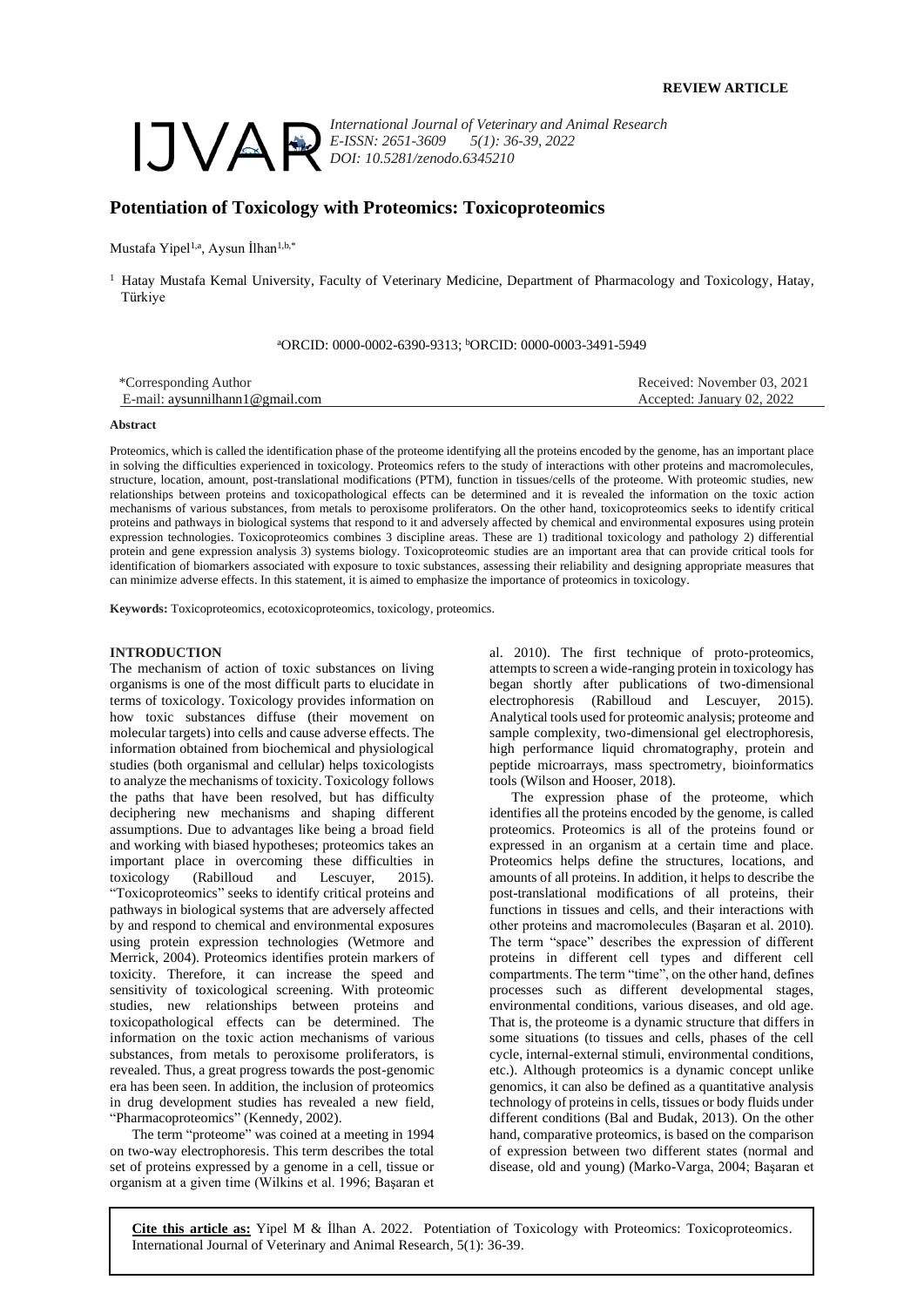al. 2010). In this review, it is aimed to emphasize the importance and potential of proteomics in toxicology.

Objectives of proteomics studies: mRNA expression levels do not correlate well with protein expression levels; mRNA levels do not reflect the activity of the encoded protein, information on post-translational modifications of proteins cannot be provided at the mRNA level, Genome and Proteome = provide complementary data (Başaran et al. 2010).

Proteomics is more than identifying proteins that result from pathology that increase or decrease their expression. There are cells that communicate with the extracellular microenvironment and then the serum-plasma macroenvironment. The aim in proteomics should be to characterize the flow of information through the intercellular protein circuit. Serum proteomic model diagnosis consists of high-dimensional mass spectrometry data and is a new type of proteomic platform in which proteomic models are used as diagnostic classifiers. This approach shows promise in the early detection of cancers. Detection of drug-related toxicity may also be possible with the same technology. As a result of an experimental rat study to prove these, a serum proteomic model seems to reflect treatment history and serum c TnT (serum cardiac troponin T) levels. In addition, it was observed that the serum proteomic model has a classification accuracy that reflects the histology underlying heart damage quite well. Studies are underway to determine whether a serum proteomic model can detect early cardiotoxicity, which is irreversible and occurs before heart damage has progressed (Petricoin et al. 2004).

Analysis of a proteome requires both qualitative and quantitative analysis. Only the amount of protein or a change in its amount is important for the state of a biological system. This change in the amount of protein is an important indicator of if the deterioration is stated by chemicals or physical. For example, "toxicoproteomics" reflects the effect of toxic substances. The search for biomarkers that indicate cancer, tumors and other diseases and disorders in the early stages of development should include robust and reliable quantitative data (Linscheid, 2005).

Proteomics is associated with many different fields of application, including drug development. It has recently been used in both animal models and humans. In addition to tissues, biofuels, subcellular components and enzymatic pathways, proteomic analyzes have been performed on various disease and toxicological conditions. The greatest challenge of proteomic technology and bioinformatics tools is their translation into clinical specimens such as disease and toxicity biomarkers (Elrick et al. 2006).

Toxicoproteomics which expressing the identification of marker proteins that respond to toxic substances by expression, combines the 3 discipline fields. 1) conventional toxicology and pathology, 2) differential protein and gene expression analysis, and 3) systems biology. In the seventeenth century, the invention of the microscope, the development of modern histology and pathology, and the ongoing technological developments were followed by the understanding of the complexity of systems in cellular tissues and organs with the light microscope. After, the electron microscope and, more recently, the atomic force microscope were developed. These events were followed by successes in sequencing whole genomes, the search for the transcriptome, the development of proteomics, and gene expression technologies that allowed other Omic technologies to

emerge. Toxicogenomics evolved from the need to determine how genomes respond to environmental stressors or toxicants by combining genome-wide mRNA expression profiling (transcriptomics) with global protein expression patterns (proteomic) interpreted with the use of bioinformatics to understand the role of gene-environment interactions in disease and dysfunction (Wetmore and Merrick, 2004). Historically, toxicoproteomic analyzes have been developed for virtually all possible domains and biological systems, from bacteria to plants, including all animal classes (Rabilloud and Lescuyer, 2015).

The aim of ecotoxicology is to understand the effects of toxic chemicals on ecologically exposed species. (Lam and Gray, 2001; Lemos et al. 2010). The explanation of the effects of these stressors on the molecular mechanism of the cell contributes to the understanding of events occurring at both the cellular and organismal level. It also contributes to understanding of known and predicted events with toxicological approaches (Iguchi et al. 2007). (Proteomics methodologies can be used not only to unravel the mechanisms underlying the toxicological effects of stressors but also to identify new biomarkers (Dowling and Sheehan, 2006; López‐Barea and Gómez‐Ariza, 2006; Lemos et al. 2010).

With the importance of proteomic technologies in ecotoxicology, the term "ecotoxicoproteomics" has emerged. The emergence of ecotoxicoproteomics began with the use of proteomic technology to solve emerging problems in toxicology. In this way, early warning indicators can be developed. It can also be used in "in situ" bioanalysis and environmental risk assessment (Lemos et al. 2010).

Environmental proteomics or ecotoxicproteomics was developed mainly from human toxicoproteomics or clinical proteomics (Jung et al. 2005; Cho and Kim, 2006). There have been some studies using invertebrates as models to investigate the effects of toxic substances in the proteome. They mostly focused on rainbow trout (*Oncorhynchus mykiss*) zebrafish (*Danio rerio*), hake (*Merluccius merluccius*), and other aquatic vertebrates (Piñeirove et al. 2001, Shrader et al. 2003, Hogstrand et al. 2002, Wang et al. 2007, Ling et al. 2009, Martyniuk et al. 2009). However, invertebrates were not included in ecotoxicoproteomics studies due to the lack of sequenced genomes (Lemos et al. 2010).

In a study, the response of *Bacillus subtilis* to existing and newly developed antibiotic groups was examined. Proteomic technology was used to study complex cellular actions against selected antimicrobial compounds in the study. It was emphasized that proteome analysis can be used for identification targets and validation. As a result of this study, it has been suggested that proteomics can broaden the perspective of known antibiotics and contribute to the discovery of new antibiotics (Bandow et al. 2003).

Living things face the risk of disease as a result of exposure to different environmental toxic substances and their combinations. The field of toxicoproteomics is supported by quantitative and qualitative proteomic technologies and their applications in toxicology research. It also finds application in periods of acute and chronic exposure to toxic substances. It focuses on proteomic studies of toxicity occurring in response to toxic chemicals and their environmental exposure (George et al. 2010). Toxicoproteomics includes technologies for determine total protein in biological fluids and tissues applied after the host is exposed to harmful agents. Thus,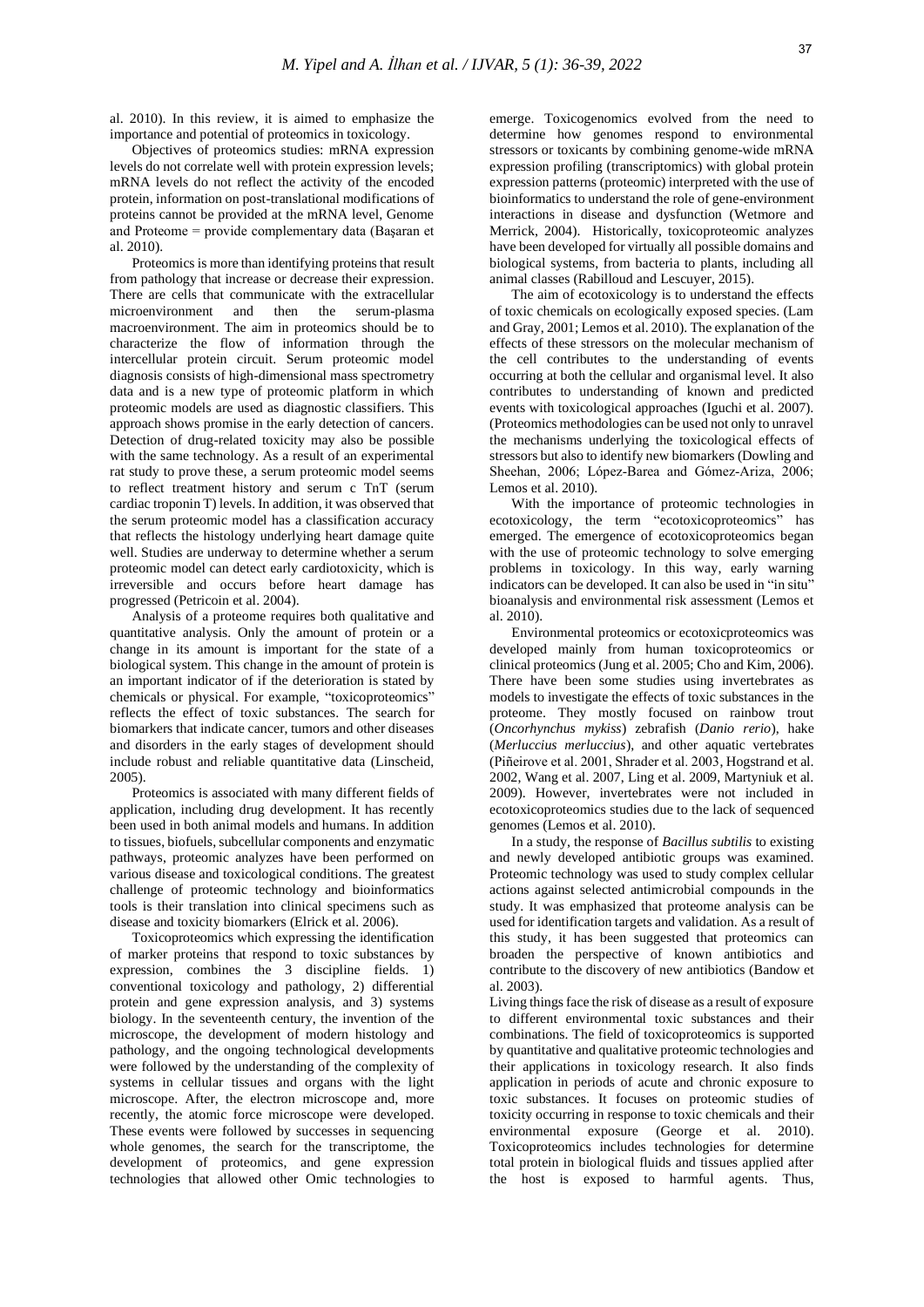toxicoproteomics exploits the exploratory potential of proteomics in toxicology research (Merrick, 2008). Toxicoproteomic studies; Identification of biomarkers associated with exposure to toxic substances is an important area that can provide critical tools for assessing their reliability and designing appropriate measures to minimize their adverse effects (George et al. 2010).

# **CONCLUSION**

Proteomics, associated with many different applications, including drug development, has recently been used in both animal models and humans. In addition to tissues, biofuels, subcellular components, and enzymatic pathways, proteomic analyzes are performed on various diseases and toxicological conditions. The field of toxicoproteomics is supported by quantitative and qualitative proteomic technologies and its applications in toxicology research, and it finds application in acute and chronic exposure periods to toxic substances. The working mechanism of toxicoproteomics focuses on proteomic studies of toxic chemicals and toxicity that occurs in response to their environmental exposure. Toxicoproteomics has the advantage of better identifying molecular targets or molecular mechanisms of toxicity. Due to this advantage, proteomics has an important place in the field of toxicology, and its use in drug development studies creates new application areas.

#### **Conflict of Interest**

The authors declared that there is no conflict of interest.

#### **Authorship contributions**

Concept: M.Y. Design: M.Y. Processing: M.Y., A.I., Interpretation: M.Y., A.I., Literature Search: M.Y., A.I., Writing: M.Y., A.I.

### **Financial Support**

This research received no grant from any funding agency/sector.

# **REFERENCES**

Bal SH, Budak F. 2013. Genomik, proteomik kavramlarına genel bakış ve uygulama alanları. Uludağ Üniversitesi Tıp Fakültesi Dergisi, 39(1): 65-69.

Bandow JE, Brötz H, Leichert LIO, Labischinski H, Hecker M. 2003. Proteomic approach to understanding antibiotic action. Antimicrobial Agents and Chemotherapy, 47(3): 948-955.

Başaran E, Aras S, Cansaran-duman D. 2010. Genomik, proteomik, metabolomik kavramlarına genel bakış ve uygulama alanları. Türk Hijyen ve Deneysel Biyoloji Dergisi, 67(2): 85-96.

Cho CW, Kim CW. 2006. Toxicoproteomics in the study of aromatic hydrocarbon toxicity. Biotechnology and Bioprocess Engineering, 11(3): 187.

Dowling VA, Sheehan D. 2006. Proteomics as a route to identification of toxicity targets in environmental toxicology. Proteomics, 6(20): 5597-5604.

Elrick MM, Walgren JL, Mitchell MD, Thompson DC. 2006. Proteomics: recent applications and new technologies. Basic & Clinical Pharmacology & Toxicology, 98(5): 432-441.

George J, Singh R, Mahmood Z, Shukla Y. 2010. Toxicoproteomics: new paradigms in toxicology research. Toxicology Mechanisms and Methods, 20(7): 415-423.

Hogstrand C, Balesaria S, Glover CN. 2002. Application of genomics and proteomics for study of the integrated response to zinc exposure in a non-model fish species, the rainbow trout. Comparative Biochemistry and Physiology Part B: Biochemistry and Molecular Biology, 133(4): 523-535.

Iguchi T, Watanabe H, Katsu Y. 2007. Toxicogenomics and ecotoxicogenomics for studying endocrine disruption and basic biology. General and Comparative Endocrinology, 153(1-3): 25-29.

Jung WW, Huh YE, Ryu JC, Lee EI, Sul DG. 2005. Development of proteomics and applications of proteomics in toxicology. Molecular & Cellular Toxicology, 1(1): 7-12.

Kennedy S. 2002. The role of proteomics in toxicology: identification of biomarkers of toxicity by protein expression analysis. Biomarkers, 7(4): 269-290.

Lam PK, Gray JS. 2001. Predicting effects of toxic chemicals in the marine environment. Marine Pollution Bulletin, 42(3): 169-173.

Lemos MF, Soares AM, Correia AC, Esteves AC. 2010. Proteins in ecotoxicology–how, why and why not? Proteomics, 10(4): 873-887.

Ling XP, Zhu JY, Huang L, Huang HQ. 2009. Proteomic changes in response to acute cadmium toxicity in gill tissue of Paralichthys olivaceus. Environmental Toxicology and Pharmacology, 27(2): 212-218.

Linscheid MW. 2005. Quantitative proteomics. Analytical and Bioanalytical Chemistry, 381(1): 64-66.

López‐Barea J, Gómez‐Ariza JL. 2006. Environmental proteomics and metallomics. Proteomics, 6(S1): S51-S62.

Marko-Varga G. 2004. Proteomics principles and challenges. Pure and Applied Chemistry, 76(4): 829-837.

Martyniuk CJ, Alvarez S, McClung S, Villeneuve DL., Ankley GT, Denslow ND. 2009. Quantitative proteomic profiles of androgen receptor signaling in the liver of fathead minnows (Pimephales promelas). Journal of Proteome Research, 8(5): 2186-2200.

Merrick BA. 2008. The plasma proteome, adductome and idiosyncratic toxicity in toxicoproteomics research. Briefings in Functional Genomics and Proteomics, 7(1): 35-49.

Petricoin EF, Rajapaske V, Herman EH, Arekani AM, Ross S, Johann D, Sistare FD. 2004. Toxicoproteomics: serum proteomic pattern diagnostics for early detection of drug induced cardiac toxicities and cardioprotection. Toxicologic Pathology, 32(1\_suppl): 122-130.

Piñeiro C, Vázquez J, Marina AI, Barros‐Velázquez J, Gallardo JM. 2001. Characterization and partial sequencing of species‐specific sarcoplasmic polypeptides from commercial hake species by mass spectrometry<br>following two - dimensional electrophoresis. following two - dimensional electrophoresis. Electrophoresis, 22(8): 1545-1552.

Rabilloud T, Lescuyer P. 2015. Proteomics in mechanistic toxicology: History, concepts, achievements, caveats, and potential. Proteomics, 15(5-6): 1051-1074.

Shrader EA, Henry TR., Greeley MS., Bradley BP. 2003. Proteomics in zebrafish exposed to endocrine disrupting chemicals. Ecotoxicology, 12(6): 485-488.

Wang N, MacKenzie L, De Souza AG, Zhong H, Goss G, Li L. 2007. Proteome Profile of Cytosolic Component of Zebrafish Liver Generated by LC− ESI MS/MS Combined with Trypsin Digestion and Microwave-Assisted Acid Hydrolysis. Journal of Proteome Research, 6(1): 263-272.